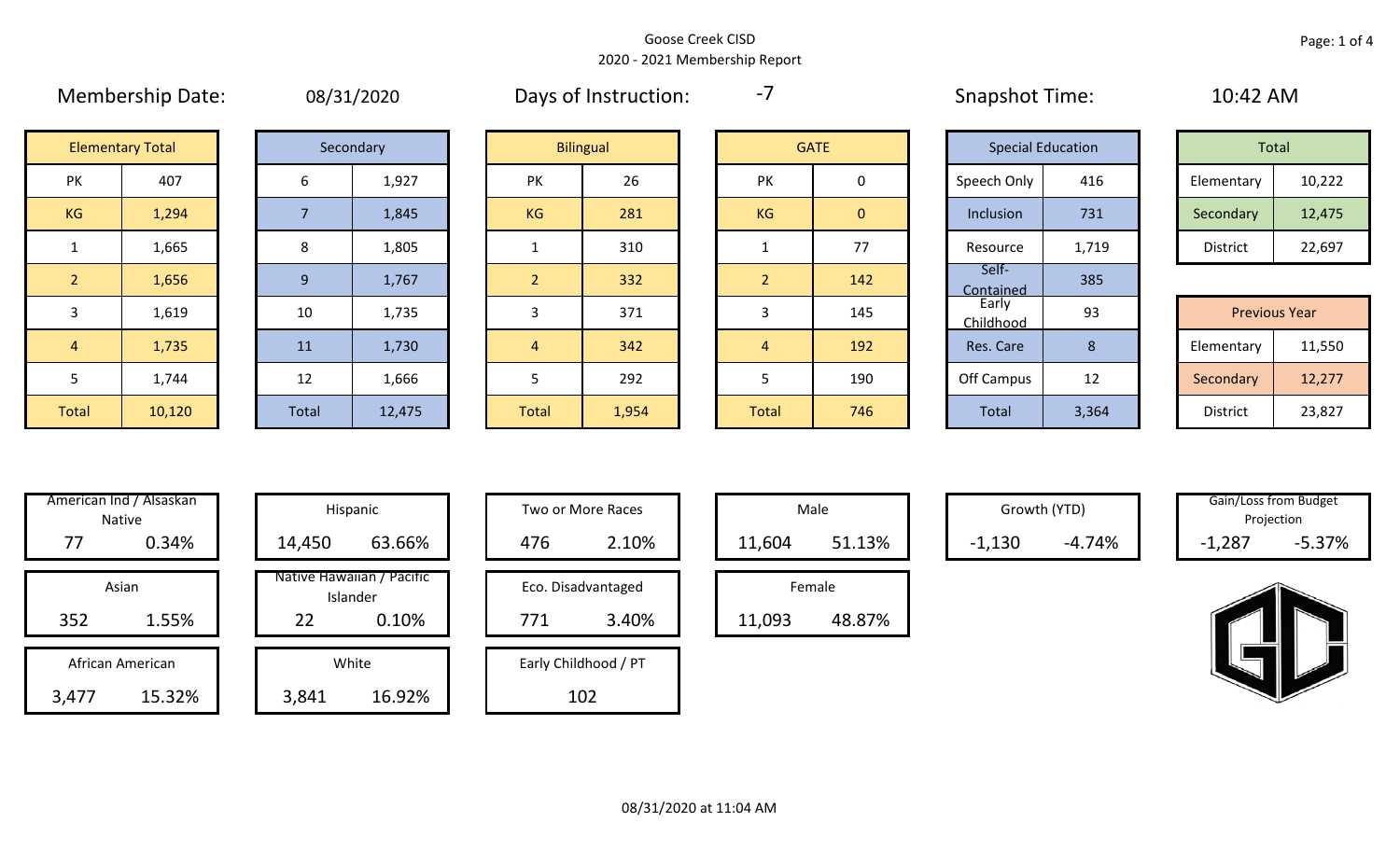| Date            | 08/31/2020             | PK             |          |       | KG             |          |                |                | $\overline{2}$ |          |                | $\mathbf{3}$   |                         |                | Δ              |                         |       | 5              |                         | <b>Campus Totals</b> |              | Early | Spec. | Total | 19-20 | $20 - 21$  | Capacity |
|-----------------|------------------------|----------------|----------|-------|----------------|----------|----------------|----------------|----------------|----------|----------------|----------------|-------------------------|----------------|----------------|-------------------------|-------|----------------|-------------------------|----------------------|--------------|-------|-------|-------|-------|------------|----------|
|                 |                        | GenEd BilEd    |          | GenEd | <b>BilEd</b>   | GenEd    | <b>BilEd</b>   | GenEd          | <b>BilEd</b>   |          | Total GenEd    | <b>BilEd</b>   | <b>Total</b>            | GenEd          | <b>BilEd</b>   | <b>Total</b>            | GenEd | <b>BilEd</b>   | <b>Total</b>            | GenEd                | <b>BilEd</b> | Child | Prog  |       |       | Projection |          |
|                 | Teachers               | $\overline{2}$ | 1        | 4     | $\overline{2}$ | 4        | $\overline{2}$ | 4              | $\overline{2}$ | 6        | 4              | $\overline{2}$ | 6                       | 4              | 2              | 6                       | 4     | 1              | 5                       | 26                   | 12           |       |       |       |       |            |          |
| Alamo           | Students               | 14             | 0        | 57    | 19             | 80       | 26             | 79             | 26             | 105      | 86             | 21             | 107                     | 85             | 24             | 109                     | 75    | 17             | 92                      | 476                  | 133          | 0     | 51    | 660   | 769   | 773        | 850      |
|                 | <b>Available Seats</b> | 74             | 44       | 31    | 25             | 8        | 18             | 9              | 18             | 27       | $\overline{2}$ | 23             | 25                      | 3              | 20             | 23                      | 25    | 8              | 33                      |                      |              |       |       |       |       |            |          |
|                 | Teachers               | $\overline{2}$ | 1        | 3     | $\overline{2}$ | 3        | $\overline{2}$ | 3              | $\overline{2}$ | 5        | $\overline{3}$ | $\overline{2}$ | 5                       | $\overline{3}$ | $\overline{2}$ | 5                       | 3     | 2              | 5                       | 20                   | 13           |       |       |       |       |            |          |
| Ashbel<br>Smith | Students               | 30             | $\Omega$ | 40    | 22             | 66       | 31             | 59             | 30             | 89       | 65             | 33             | 98                      | 72             | 26             | 98                      | 67    | 36             | 103                     | 399                  |              | 0     | 46    | 623   | 700   | 660        | 924      |
|                 | <b>Available Seats</b> | 58             | 44       | 26    | 22             | $\Omega$ | 13             | 7              | 14             | 21       | $\mathbf{1}$   | 11             | 12                      | $-6$           | 18             | 12                      | 8     | 14             | 22                      |                      | 178          |       |       |       |       |            |          |
|                 | Teachers               | 1              | 1        | 4     | $\overline{2}$ | 4        | $\overline{2}$ | 4              | $\overline{2}$ | 6        | 4              | $\overline{2}$ | 6                       | 5              | $\overline{2}$ | $\overline{7}$          | 4     | 1              | 5                       | 26                   | 12           |       |       |       |       |            |          |
| Austin          | Students               | 25             | 0        | 63    | 29             | 76       | 27             | 86             | 27             | 113      | 71             | 36             | 107                     | 104            | 39             | 143                     | 84    | 34             | 118                     |                      |              | 0     | 9     | 710   | 759   | 772        | 814      |
|                 | <b>Available Seats</b> | 19             | 44       | 25    | 15             | 12       | 17             | $\overline{2}$ | 17             | 19       | 17             | 8              | 25                      | 6              | 5              | 11                      | 16    | $-9$           | $\overline{\mathbf{z}}$ | 509                  | 192          |       |       |       |       |            |          |
|                 | <b>Teachers</b>        | $\overline{2}$ | 1        | 5     | $\mathbf{2}$   | 5        | $\overline{2}$ | 5              | 1              | 6        | $\overline{4}$ | $\overline{2}$ | 6                       | 6              | 1              | $\overline{\mathbf{z}}$ | 5     | $\mathbf{1}$   | 6                       | 32                   | 10           |       |       |       |       |            |          |
| <b>Banuelos</b> | Students               | 44             | $\Omega$ | 76    | 20             | 105      | 29             | 105            | 18             | 123      | 92             | 24             | 116                     | 119            | 18             | 137                     | 110   | 18             | 128                     |                      |              | 0     | 11    | 789   | 879   | 833        | 850      |
|                 | <b>Available Seats</b> | 44             | 44       | 34    | 24             | 5        | 15             | 5              | 4              | 9        | $-4$           | 20             | 16                      | 13             | $\overline{4}$ | 17                      | 15    | $\overline{7}$ | 22                      | 651                  | 127          |       |       |       |       |            |          |
|                 | Teachers               | $\overline{2}$ | 1        | 5     |                | 5        | 1              | 4              | $\mathbf{1}$   | 5        | 5              | 2              | $\overline{\mathbf{z}}$ | 5              | $\overline{2}$ | 7                       | 5     | $\mathbf{1}$   | 6                       | 31                   | 9            |       |       |       |       |            |          |
| Bowie           | Students               | 31             | 0        | 77    | 16             | 92       | 24             | 89             | 20             | 109      | 92             | 25             | 117                     | 94             | 27             | 121                     | 110   | 17             | 127<br>585              |                      |              | 0     | 25    | 739   | 831   | 783        | 880      |
|                 | <b>Available Seats</b> | 57             | 44       | 33    | 6              | 18       | $-2$           | -1             | $\overline{2}$ | 1        | 18             | 19             | 37                      | 16             | 17             | 33                      | 15    | 8              | 23                      |                      | 129          |       |       |       |       |            |          |
|                 | Teachers               | $\overline{2}$ | 1        | 3     | $\overline{2}$ | 4        | $\overline{2}$ | 4              | $\mathbf{1}$   | 5        | 4              | 1              | 5                       | 4              | 1              | 5                       | 4     | $\overline{2}$ | 6                       | 25                   | 10           |       |       |       |       |            |          |
| Carver          | Students               | 23             | 0        | 75    | 15             | 115      | $\mathbf{0}$   | 73             | 24             | 97       | 82             | 27             | 109                     | 69             | 19             | 88                      | 83    | 30             | 113                     |                      |              | 0     | 21    | 656   | 715   | 723        | 836      |
|                 | <b>Available Seats</b> | 65             | 44       | $-9$  | 29             | $-27$    | 44             | 15             | $-2$           | $\Omega$ | 6              | -5             | $\mathbf{1}$            | 19             | $\overline{3}$ | 22                      | 17    | 20             | 37                      | 520                  | 115          |       |       |       |       |            |          |
|                 | Teachers               | $\overline{2}$ | 1        | 5     | 0              | 6        | 0              | 6              | $\mathbf{0}$   | 6        | 5              | 0              | 5                       | 6              | 0              | 6                       | 5     | $\mathbf 0$    | 5.                      | 35                   | 1            |       |       |       |       |            |          |
| Clark           | Students               | 22             | 0        | 77    | 0              | 107      | 0              | 113            | 0              | 113      | 85             | 0              | 85                      | 120            | $\mathbf{1}$   | 121                     | 118   | 0              | 118                     |                      |              |       | 27    | 671   | 713   | 708        | 850      |
|                 | <b>Available Seats</b> | 66             | 44       | 33    | 0              | 25       | 0              | 19             | $\mathbf 0$    | 19       | 25             | 0              | 25                      | 12             | $-1$           | 11                      | 7     | $\mathbf 0$    | 7                       | 642                  | $\mathbf{1}$ |       |       |       |       |            |          |
|                 | Teachers               | 1              | 1        | 4     | $\overline{2}$ | 3        | $\overline{2}$ | 5              | $\overline{2}$ | 7        | $\overline{4}$ | 1              | 5                       | $\overline{4}$ | $\mathbf{1}$   | 5.                      | 5     | $\mathbf{1}$   | 6                       | 26                   | 10           |       |       |       |       |            |          |
| Crockett        | Students               | 22             | 0        | 55    | 28             | 64       | 26             | 89             | 25             | 114      | 72             | 13             | 85                      | 75             | 23             | 98                      | 101   | 22             | 123                     |                      |              | 0     | 6     | 621   | 706   | 695        | 638      |
|                 | <b>Available Seats</b> | 22             | 44       | 33    | 16             | 2        | 18             | 21             | 19             | 40       | 16             | 9              | 25                      | 13             | $-1$           | 12                      | 24    | $\overline{3}$ | 27                      | 478                  | 137          |       |       |       |       |            |          |
|                 | Teachers               | $\overline{2}$ | 1        | 4     | 1              | 4        | $\mathbf{1}$   | 4              | 1              | 5        | 4              | 1              | 5                       | 5              | 1              | 6                       | 4     | 1              | 5.                      | 27                   | 7            |       |       |       |       |            |          |
|                 | Students               | 29             |          | 72    | 13             | 78       | 20             | 83             | 13             | 96       | 74             | 23             | 97                      | 93             | 20             | 113                     | 85    | 13             | 98                      |                      |              | 0     | 3     | 619   | 672   | 670        | 924      |
| <b>DeZavala</b> | Available Seats        | 59             | 44       | 16    | 9              | 10       | $\overline{2}$ | 5              | 9              | 14       | 14             |                | 13                      | 17             | $\overline{2}$ | 19                      | 15    | 12             | 27                      | 514                  | 102          |       |       |       |       |            |          |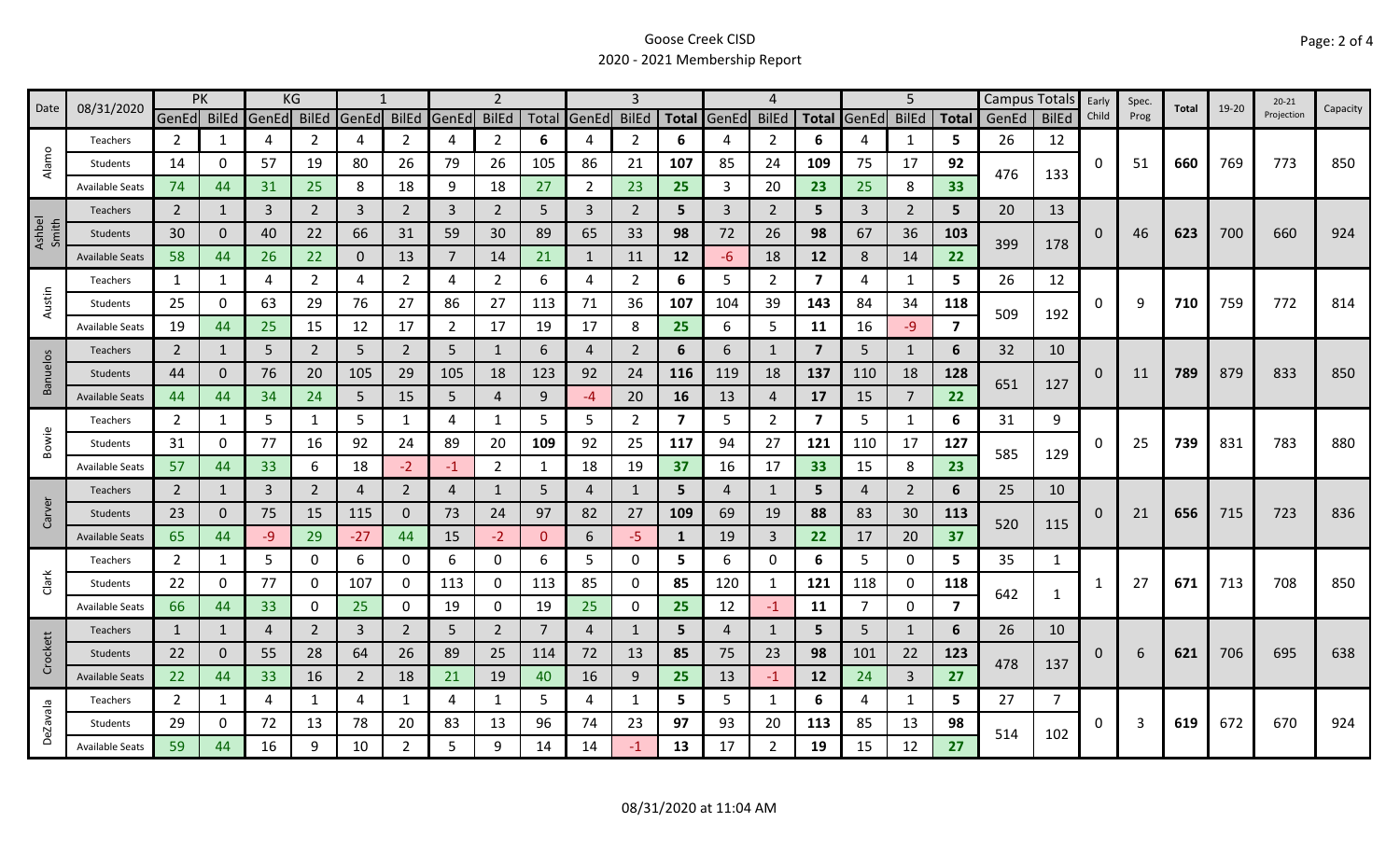| 08/31/2020<br>Date    |                        | PK             |                |       | ΚG             |                |                |             |                |      |             | 3              |      |                |                |      |                   | 5.             |       | Campus Totals |                | Early    | Spec. | <b>Total</b>  | 19-20 | $20 - 21$  | Capacity |
|-----------------------|------------------------|----------------|----------------|-------|----------------|----------------|----------------|-------------|----------------|------|-------------|----------------|------|----------------|----------------|------|-------------------|----------------|-------|---------------|----------------|----------|-------|---------------|-------|------------|----------|
|                       |                        | GenEd BilEd    |                | GenEd | BilEd          | GenEd          | <b>BilEd</b>   | GenEd BilEd |                |      | Total GenEd | <b>BilEd</b>   |      | Total GenEd    | <b>BilEd</b>   |      | Total GenEd BilEd |                | Total | GenEd         | <b>BilEd</b>   | Child    | Prog  |               |       | Projection |          |
|                       | <b>Teachers</b>        | $\mathbf{2}$   |                | 4     | 2              | 4              | 2              | 4           | $\overline{2}$ | 6    | 3           | 2              | 5.   |                | $\overline{2}$ | 6    | 4                 |                | 5     | 25            | 12             |          |       |               |       |            |          |
| Harlem                | Students               | 23             |                | 73    | 21             | 115            | 3              | 77          | 22             | 99   | 54          | 21             | 75   | 84             | 25             | 109  | 76                | 24             | 100   | 502           | 117            | -1       | 30    | 650           | 696   | 707        | 814      |
|                       | <b>Available Seats</b> | 65             | 43             | 15    | 23             | $-27$          | 41             | 11          | 22             | 33   | 12          | 23             | 35   | 4              | 19             | 23   | 24                |                | 25    |               |                |          |       |               |       |            |          |
| $\overline{\text{m}}$ | Teachers               |                |                |       |                |                |                | -7          | $\overline{2}$ | 9    | 7           | 2              | 9    |                | 2              | 9    | -7                | 2              | 9     | 28            | 8              |          |       |               |       |            |          |
| Highlands             | Students               |                |                |       |                |                |                | 139         | 38             | 177  | 138         | 40             | 178  | 146            | 38             | 184  | 150               | 39             | 189   | 573           | 155            | 0        | 13    | 741           | 813   | 756        | 814      |
|                       | <b>Available Seats</b> |                |                |       |                |                |                | 15          | 6              | 21   | 16          |                | 20   | 8              | 6              | 14   | 25                | 11             | 36    |               |                |          |       |               |       |            |          |
|                       | <b>Teachers</b>        | 4              | $\overline{2}$ | 8     | $\overline{2}$ | $\overline{7}$ | $\overline{2}$ |             |                |      |             |                |      |                |                |      |                   |                |       | 19            | 6              |          |       |               |       |            |          |
| Hopper                | Students               | 38             | 19             | 120   | 32             | 135            | 32             |             |                |      |             |                |      |                |                |      |                   |                |       |               |                | 0        | 10    | 386           | 503   | 467        | 462      |
|                       | <b>Available Seats</b> | 138            | 69             | 56    | 12             | 19             | 12             |             |                |      |             |                |      |                |                |      |                   |                |       | 293           | 83             |          |       |               |       |            |          |
|                       | <b>Teachers</b>        | 2              |                | 4     | 2              | 4              | $\overline{2}$ | 4           | $\overline{2}$ | 6    | 33          | 2              | 35   | 3              | 2              | 5    | 3                 | $\overline{2}$ | 5     | 53            | 13             |          |       |               |       |            |          |
| Lama                  | Students               | 13             | 0              | 39    | 13             | 70             | 32             | 70          | 28             | 98   | 69          | 29             | 98   | 54             | 29             | 83   | 64                | 25             | 89    |               |                | $\Omega$ | 13    | 548           | 688   | 676        | 858      |
|                       | <b>Available Seats</b> | 75             | 44             | 49    | 31             | 18             | 12             | 18          | 16             | 34   | 657         | 15             | 672  | 12             | 15             | 27   | 11                | 25             | 36    | 379           | 156            |          |       |               |       |            |          |
|                       | Teachers               | 1              | 1              | 2     | 1              | 2              | 1              | 2           | $\mathbf{1}$   | 3    | 2           | 2              | 4    | $\overline{2}$ | 2              | 4    | 2                 | 1              | 3     | 13            | 9              |          |       |               |       |            |          |
| Jacinto               | Students               | 12             | 6              | 28    | 12             | 39             | 22             | 36          | 16             | 52   | 39          | 24             | 63   | 35             | 28             | 63   | 37                | 22             | 59    |               |                | 0        |       | 356           | 440   | 417        | 528      |
| San                   | <b>Available Seats</b> | 32             | 38             | 16    | 10             | 5              | 0              | 8           | 6              | 14   | 5           | 20             | 25   | 9              | 16             | 25   | 13                | 3              | 16    | 226           | 130            |          |       |               |       |            |          |
|                       | Teachers               | 2.0            |                | 5     |                | 6              | 1              | 5           | $\overline{2}$ |      | 5           | 2              | 7    | 5              | -1             | 6    | 5                 | 1              | 6     | 33            | 9              |          |       |               |       |            |          |
| Travis                | Students               | 33             | 0              | 74    | 14             | 105            | 18             | 111         | 20             | 131  | 118         | 24             | 142  | 105            | 22             | 127  | 110               | 13             | 123   |               |                | 0        | 15    | 782           | 893   | 854        | 880      |
|                       | <b>Available Seats</b> | 55             | 44             | 36    | 8              | 27             | 4              | -1          | 24             | 23   | -8          | 20             | 12   | 5              | 0              | 5    | 15                | 12             | 27    | 656           | 111            |          |       |               |       |            |          |
|                       | Teachers               | $\overline{2}$ | 1              | 5     | $\mathbf{1}$   | 4              | 1              | 5           | $\mathbf{1}$   | 6    | 5           |                | 6    | 5              | 1              | 6    | 5                 | $\mathbf{1}$   | 6     | 31            | $\overline{7}$ |          |       |               |       |            |          |
| Victoria<br>Walker    | Students               | 20             | $\mathbf{0}$   | 66    | 16             | 78             | 17             | 81          | 20             | 101  | 84          | 20             | 104  | 91             | 10             | 101  | 96                | 19             | 115   |               |                | 26       | 20    | 664           | 773   | 750        | 924      |
|                       | <b>Available Seats</b> | 68             | 44             | 44    | 6.             | 10             | 5              | 29          | $\overline{2}$ | 31   | 26          | $\overline{2}$ | 28   | 19             | 12             | 31   | 29                | 6              | 35    | 516           | 102            |          |       |               |       |            |          |
|                       | Teachers               | 29             | 16             | 65    | 23             | 65             | 23             | 66          | 22             | 88   | 92          | 24             | 116  | 68             | 22             | 90   | 65                | 18             | 83    | 450           | 148            |          |       |               |       |            |          |
| Total                 | Students               | 379            | 26             | 992   | 270            | 1325           | 307            | 1290        | 327            | 1617 | 1221        | 360            | 1581 | 1346           | 349            | 1695 | 1366              | 329            | 1695  | 7,919         | 1968           | 28       | 300   | 10,215 11,550 |       | 11,244     | 12,846   |